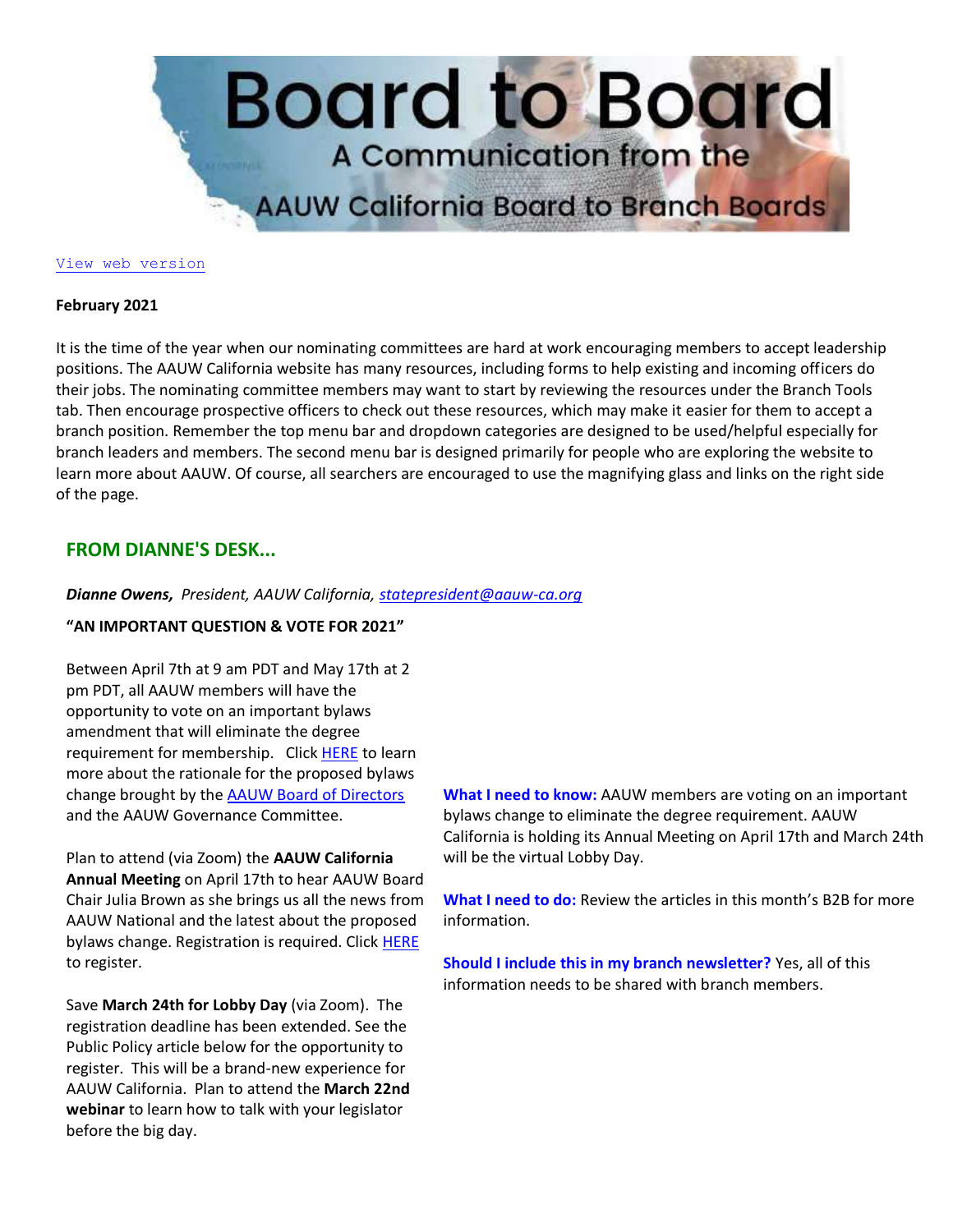Thanks to all the branch leaders who have energized your members and delivered mission-based programs that are innovative and impactful.

## **You are rock stars!**

Keep reading this *Board to Board* for all the news from your Board of Directors.

Be bold, brave, and brilliant,

Dianne

# **AAUW FUND**

*Judy Cavin Brown, Director, AAUW Fund Committee Chair, [aauwfund@aauw-ca.org](mailto:aauwfund@aauw-ca.org)*

# **THERE IS STILL TIME…**

# **Named Gift Honorees**

Every year the AAUW California Fund Committee honors members who have done outstanding work in supporting our programs and goals. A Named Gift is a special way to honor an individual, a group, or an organization for extraordinary service to AAUW.

## **Branch Named Gift Honoree**

Branches can make one nomination for each \$750 contributed by the branch or branch members on or website. before December 31st.

## **State Named Gift Honoree**

This award is given to an AAUW member who has done outstanding work to promote the programs and goals of the AAUW Fund and/or AAUW California. Please submit only one nomination per branch.

Clic[k HERE](https://bor.aauw-ca.org/sendy/l/TUOSGfy7Cpz8aRJWz2DoeQ/6hXwrWkI5inwpj0PN9n9LQ/MQvdRZWp763vBkXdgs892pTFeA) to find the forms and submission instructions. All nominations must be submitted by the deadline of February 15th.

**What I need to know:** February 15th is the deadline to nominate both Branch Named Gift Honorees and a State Named Gift Honoree.

**What I need to do:** Review the submission instructions on the

**Should I include this in my branch newsletter?** Yes, information about your branch Named Gift Honoree needs to be included in your branch newsletter.

# **BRANCH ASSISTANCE**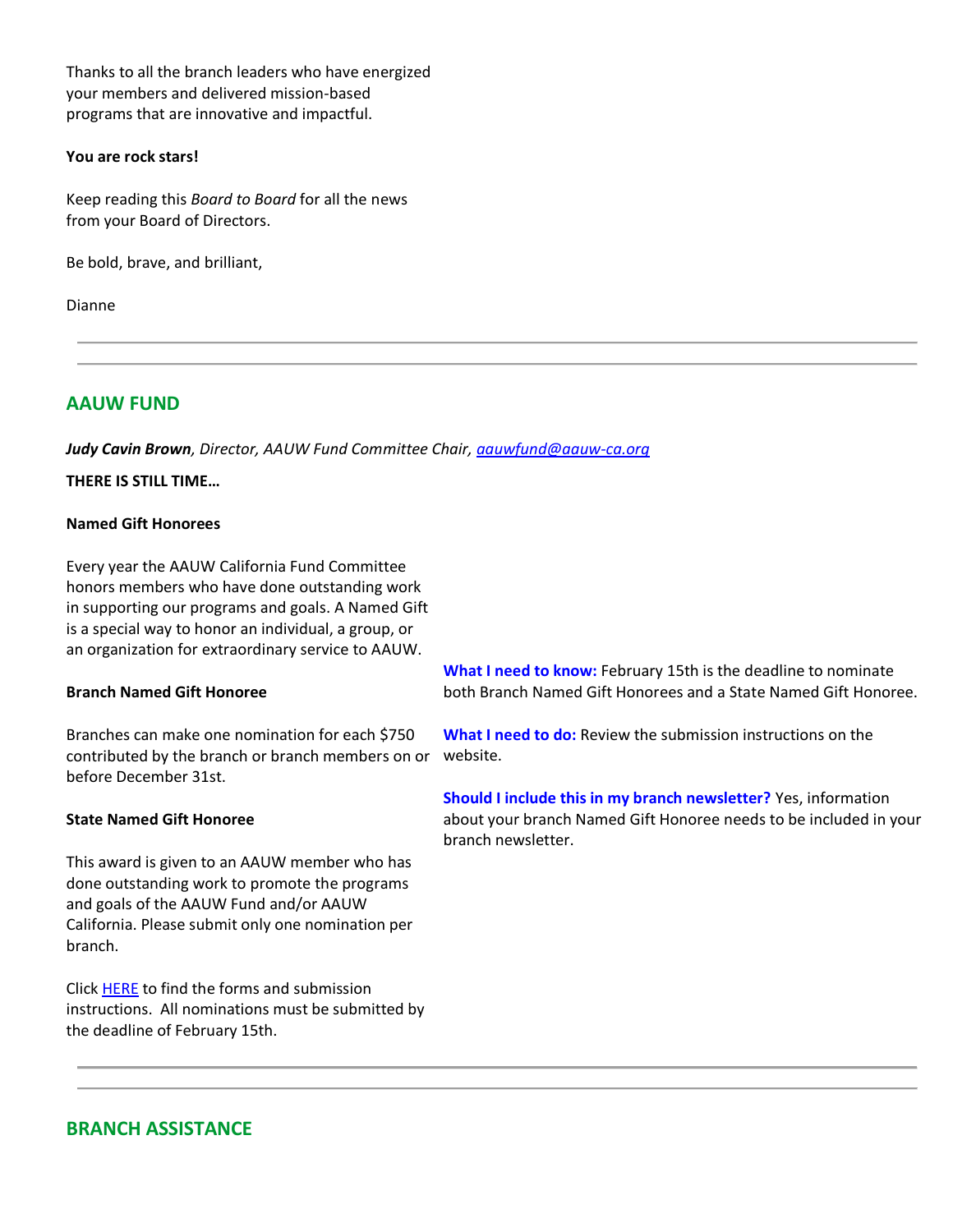# *Crystal Stebbins and Carol Holtzgrafe, Directors, [branch@aauw-ca.org](mailto:branch@aauw-ca.org)*

# **5 STAR PROGRAM •••••**

Has your branch earned a star? Or two or three? You can help AAUW California achieve 5 Star status too (It is just harder, but this is California; we lead other states, we do not follow).

We have five months left to meet National's requirements for effective programs, retention, etc. Any qualifying events your branch did from July 1, 2019 through June 30, 2021 will count. You will need a few things to calculate your 5 Star Quotient. The five areas of focus are programs, advancement, communications, public policy, and governance. Clic[k HERE](https://bor.aauw-ca.org/sendy/l/TUOSGfy7Cpz8aRJWz2DoeQ/uvBZxF8929892BbR82yT0j3IWg/MQvdRZWp763vBkXdgs892pTFeA) to find more details.

You can determine your branch's star status using a spreadsheet developed by the Marin Branch. Just fill in the areas where your branch has been effective. This is a terrific tool that can be found on our website [HERE.](https://bor.aauw-ca.org/sendy/l/TUOSGfy7Cpz8aRJWz2DoeQ/E8oCYQ34sDbpCmsoh21afg/MQvdRZWp763vBkXdgs892pTFeA) Use it!

The AAUW Strategic Plan mentioned in the 5 Star program description can be found on the AAUW National site **HERE**. If you have questions, ask us!

## **Ask Us First**

This program, developed to ease the load on National's reduced office staff, has been a success. If you have any questions pertaining to AAUW, send an email to **AskUsFirst@aauw-ca.org**. Finding the answers to your questions perks up our days. We are here to answer membership questions too.

Amazing what you can find when wandering around [aauw-ca.org](https://bor.aauw-ca.org/sendy/l/TUOSGfy7Cpz8aRJWz2DoeQ/ZBTTNl2OhubJukFBy8927XdA/MQvdRZWp763vBkXdgs892pTFeA) or [aauw.org/](https://bor.aauw-ca.org/sendy/l/TUOSGfy7Cpz8aRJWz2DoeQ/ADNnk763ABdSQX0ErKUOCKig/MQvdRZWp763vBkXdgs892pTFeA) Try it; you'll like it.

**What I need to know:** Review the 5-star program criteria to see if your branch has already achieved one or more.

**What I need to do:** Use the helpful spreadsheet to track 5-star progress.

**Should I include this in my branch newsletter?** No, this information is for branch leaders.

# **COLLEGE/UNIVERSITY (C/U) COMMITTEE**

*Donna Lilly, C/U Committee Chair, [cu@aauw-ca.org](mailto:cu@aauw-ca.org)*

## **More Than \$800,000 In Scholarships Awarded**

Seventy-four branches in California awarded over \$800,000 in scholarship funds to 442 scholars during the 2019-2020 academic year. These figures include 47 scholars who attended the May 2019 National

**What I need to know:** There is a lot of good news about scholarship giving in our branches. A virtual NCCWSL will be held May 25-26.

**What I need to do:** Encourage college women to apply and attend NCCWSL.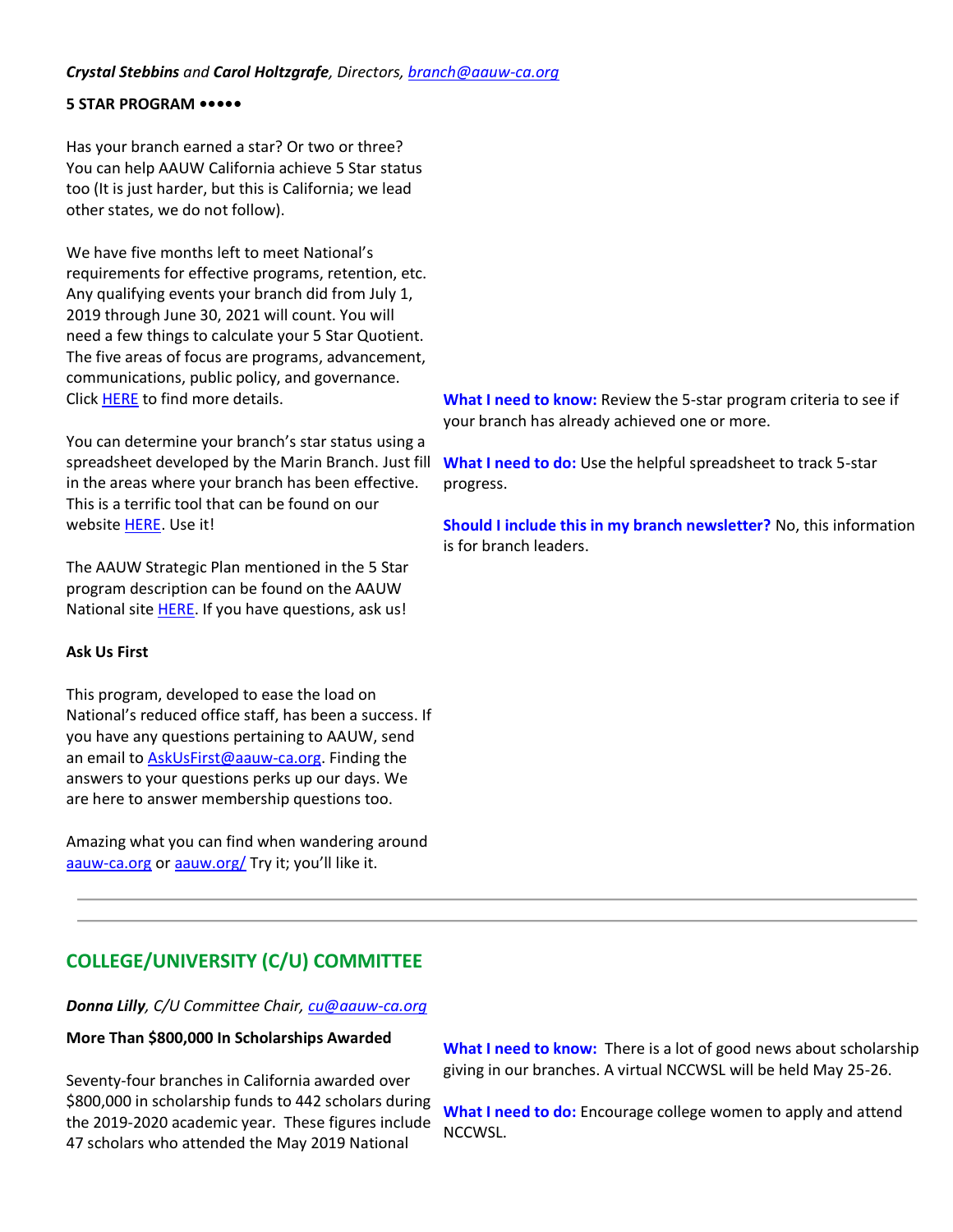Conference of College Women Student Leaders (NCCWSL) in-person conference at the University of Maryland. Currently, 18 branches of those contacted do not award college scholarships. The good news is all branches raise funds for Tech Trekkers and even better news is that many Tech Trekkers are also honored to receive college scholarships from branches to pursue their STEM dreams. Twenty-four branch presidents have not responded to a phone call by the state C/U committee. We look forward to receiving your scholarship information so we can produce a February update. Contact Donna Lilly at [cu@aauw](mailto:cu@aauw-ca.org)[ca.org.](mailto:cu@aauw-ca.org)

San Jose is proud to award \$100,000 annually and Healdsburg is delighted to report that \$81,000 in scholarship awards support many re-entry as well as returning students. Laguna Beach's scholarship appeal raised \$27,000 during this past pandemic year.

Now is the time for your branch members to raise college scholarship funds with the help of your community. Terrific fundraising ideas collected during the personal phone calls to 119 branch presidents will be distributed to branch presidents in early February.

## **Save a Spot at NCCWSL**

AAUW invites you and hundreds of college students to attend the National Conference for College Women Student Leaders virtual leadership training and networking conference on May 25-26, 2021. Early Bird registration is February 28, 2021. Click **HERE** for further information, registration, and FAQ. Tell your college and university students to apply for a free scholarship to NCCWSL prior to the deadline.

Early Bird registration fee for AAUW members and paying scholarship students is \$95. The registration fee has been decreased this year due to the conference being virtual. On March 1st, the registration fee will increase to \$125.

NCCWSL offers college students professional skillbuilding workshops in addition to well-known speaker panelists. This is your opportunity to enable a college student to learn the skills of a leader. You can pay the \$95 registration fee as an **Should I include this in my branch newsletter?** Yes, members can encourage their friends and family college women to take advantage of virtual NCCWSL.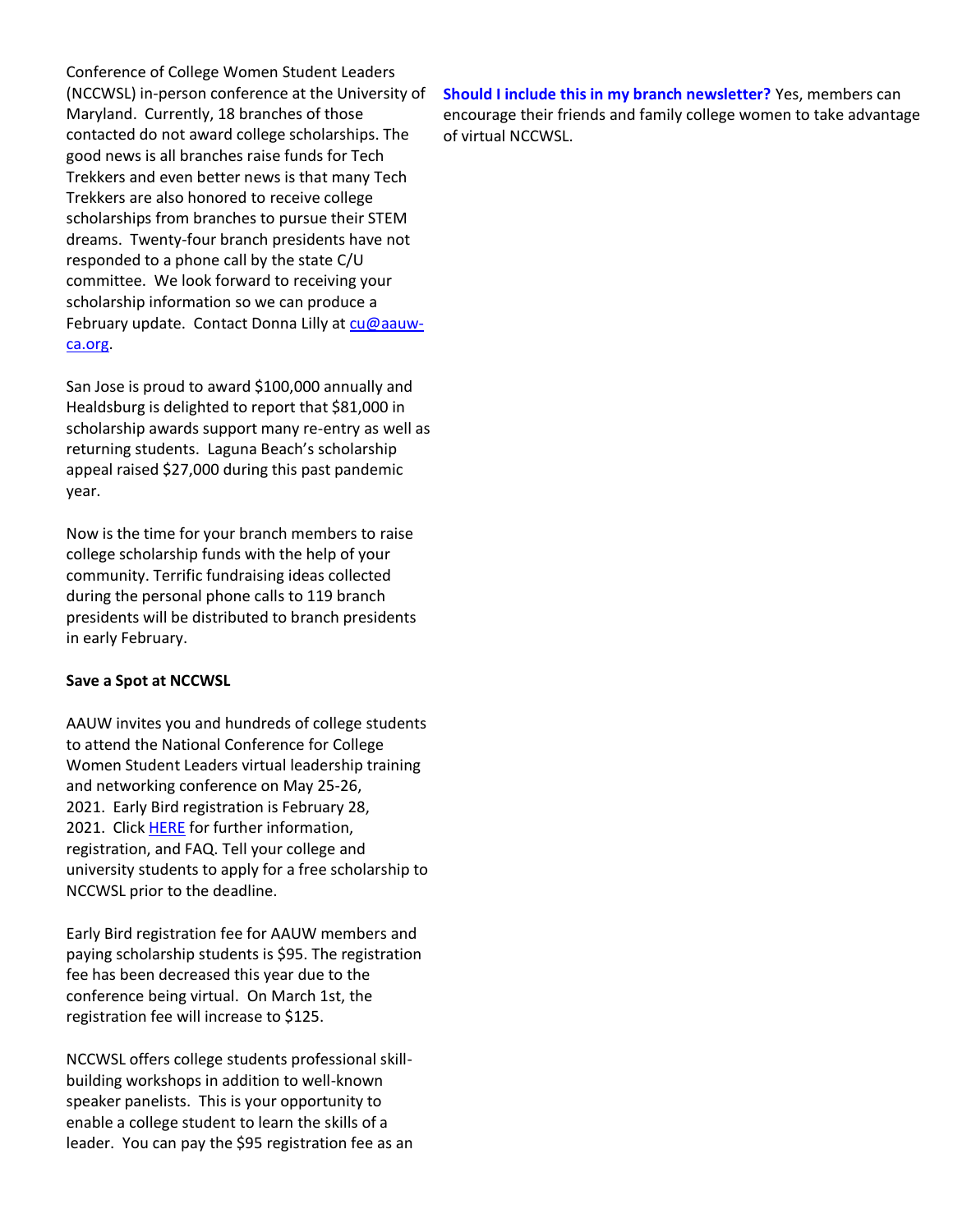individual or ask your branch or interbranch council to cover the cost. You may consider registering for the conference yourself to enhance your own leadership skills.

Kudos to the Diamond Bar-Walnut Branch members and California State Polytechnic University Pomona for funding 14 students to attend NCCWSL in May 2019.

# **COMMUNICATIONS**

*Tracey Clark, Director, Communications Committee Chair*, *[communications@aauw-ca.org](mailto:Communications@aauw-ca.org)*

# **NEED MORE ADVERTISING FOR YOUR BRANCH EVENT?**

Just a reminder that you can submit your branch event to [webteam@aauw-ca.org](mailto:webteam@aauw-ca.org) and we will add it to the AAUW California calendar! Let us help you advertise your event!

AAUW California will be hosting several upcoming webinars that you and your branch members may be interested in. First is *She Who Thrives Survives* where you can learn what successful branches are doing to survive...and thrive! Clic[k HERE](https://bor.aauw-ca.org/sendy/l/TUOSGfy7Cpz8aRJWz2DoeQ/Ba6yDUZk0x2kNrn9qOKt2A/MQvdRZWp763vBkXdgs892pTFeA) to register for this webinar on February 24th.

Another webinar coming up is *Build Community and Campus Relationships* through Work Smart. In this webinar, you will join a panel of experts to learn more about negotiating your salary and benefits when asking for equal pay, a raise, or a new position. Click **HERE** to register for this March 8th webinar.

As always, if you have any issues finding information on the website or registering for a webinar, please contact the webteam at [webteam@aauw-ca.org.](mailto:webteam@aauw-ca.org)

**What I need to know:** Branches can advertise their events on the AAUW California calendar. There are two upcoming webinars.

**What I need to do:** Consider advertising branch events on the AAUW California calendar to encourage other branches to attend.

**Should I include this in my branch newsletter?** The AAUW California webinars should be included in branch newsletters.

# **DIVERSITY & INCLUSION**

*Elaine Johnson, Director*, *[diversity@aauw-ca.org](mailto:diversity@aauw-ca.org)*

**A NEW SPLASH OF COLOR What I need to know:** AAUW National has recently released an interactive Diversity, Equity, and Inclusion Toolkit.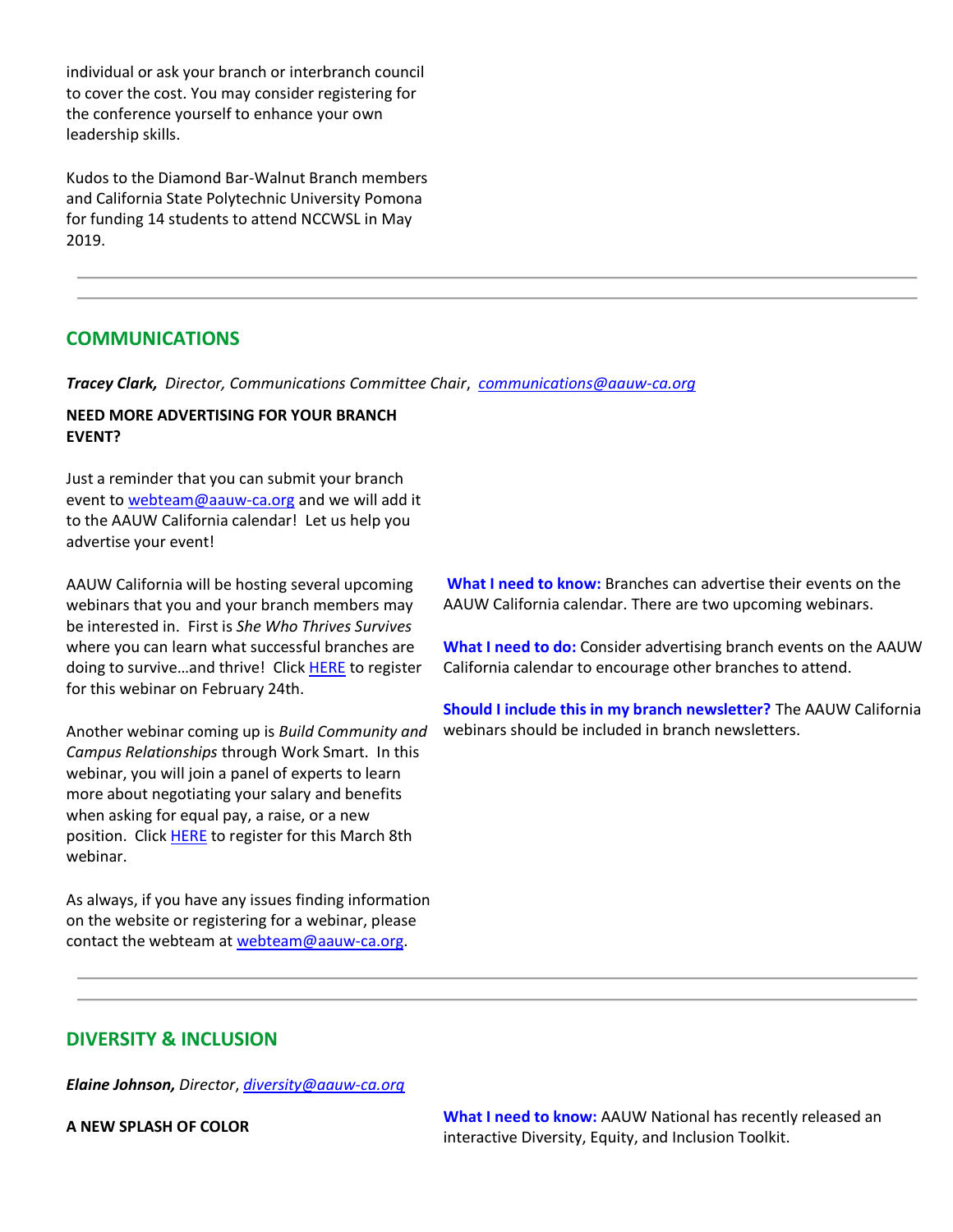It has arrived! The new interactive Diversity, Equity, and Inclusion Toolkit (DEI) is now available [HERE](https://bor.aauw-ca.org/sendy/l/TUOSGfy7Cpz8aRJWz2DoeQ/kfIMQGqUfAz4Efpew2jTUw/MQvdRZWp763vBkXdgs892pTFeA) with splendid and inviting color and design.

Will branches use the great new resources? That, of find some useful tools and educational material. course, is up to each branch. If we all begin using the DEI Toolkit, we can make a difference in our membership and leadership.

Key elements of the new DEI Toolkit include:

- Our Commitment
- Getting Started with Difficult Conversations
- Key Terms and Concepts
- Dimensions of Diversity & Identity
- What's Next?

Of special interest are examples of:

- Equity vs Equality
- Intersectionality
- Unconscious Bias

Explore the DEI Toolkit. Now is the time to try out and use some of the materials in the DEI Toolkit and to provide feedback to [diversity@aauw](mailto:diversity@aauw-ca.org)[ca.org.](mailto:diversity@aauw-ca.org) Diversity, equity, and inclusion are priorities for all of the AAUW California committees.

# **FINANCE**

*Roli Wendorf, Chief Financial Officer, Finance Committee Chair, [cfo@aauw-ca.org](mailto:cfo@aauw-ca.org)*

## **MEMBERSHIP RENEWAL**

Starting March 16th, it will be time to renew your AAUW membership for the upcoming fiscal year, 2021-2022. Any new members joining after March 15th will get the remainder of this year free along with next year's membership.

Some branch members still have not renewed their membership for the current year (2020-2021). A message was recently sent out to all finance officers by Angela Cooper of AAUW National outlining the procedure for those renewals. If you need that information, let me know.

**What I need to know:** National dues will be \$62 (an increase of \$3) for the coming year, of which \$59 is tax-deductible.

**What I need to do:** Make sure the Membership VP and the Finance Officer have this dues information. Follow up with non-renewing members, using the list from National.

**Should I include this in my branch newsletter?** It is important that the membership knows of this dues increase.

**What I need to do:** Review and discuss the toolkit with your branch board.

# **Should I include this in my branch newsletter?** Yes, members may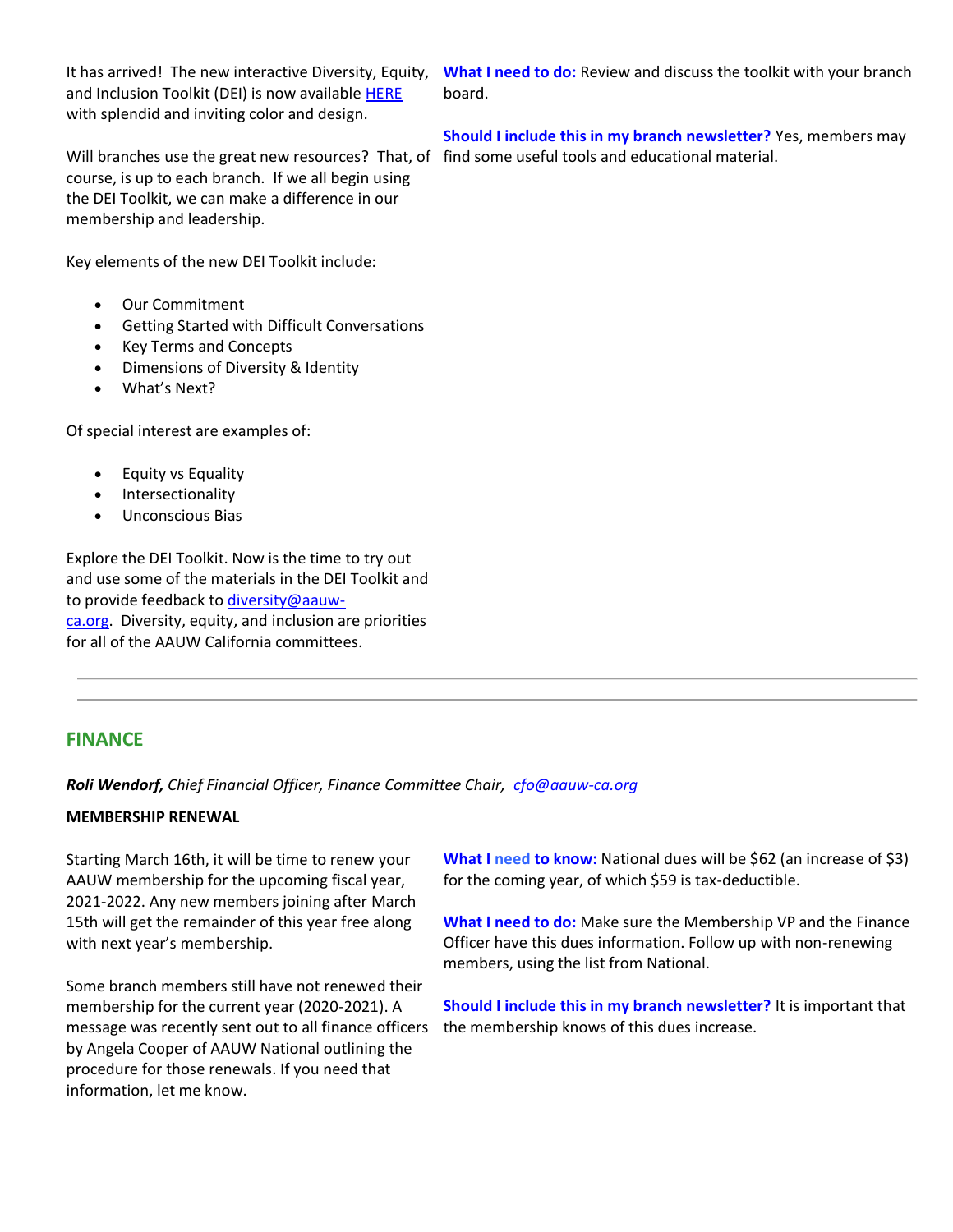National dues will be \$62 for the coming year, of which \$59 is tax-deductible.

## **State Membership Dues**

State dues remain the same at \$20 but are NOT taxdeductible as AAUW California is a 501(c)(4) entity. Here is a reminder of who does and does not pay state dues. For more complete information, check the website [here.](https://bor.aauw-ca.org/sendy/l/TUOSGfy7Cpz8aRJWz2DoeQ/dg3h7635O892DUdTVX5AIqOYLQ/MQvdRZWp763vBkXdgs892pTFeA)

- 1. 50-Year Honorary Members are exempt from paying state dues but paid Life Members must pay full state dues (\$20).
- 2. State dues will be waived for past state presidents.
- 3. State dues will be waived for representatives from college/university (C/U) partner institutions.
- 4. Students from AAUW C/U partner institutions do not pay state dues, but other students pay half (\$10).

# **MARKETING**

*Michelle Miller-Galaz and Sharyn Siebert, Directors, Marketing Committee Co-Chairs,* [marketing@aauw-ca.org](mailto:marketing@aauw-ca.org)

# **ASK YOUR ELECTED OFFICIALS TO PROCLAIM MARCH 24th AS EQUAL PAY DAY**

You can encourage your city council, mayor, or county board of supervisors to proclaim Equal Pay Day in your community using one of the sample proclamations on our website [HERE.](https://bor.aauw-ca.org/sendy/l/TUOSGfy7Cpz8aRJWz2DoeQ/DdBmugmZk892Y7BGYrm6Jccg/MQvdRZWp763vBkXdgs892pTFeA) Equal Pay Day marks the symbolic day when women's earnings catch up to men's earnings from the previous year.

Started by the National Committee on Pay Equity (NCPE) in 1996, the goal was to raise awareness about the gender wage gap. Since then, other Equal Pay Days have been added to the calendar to denote that mothers and most women of color face a wider-than-average gap and need to work even longer to catch up to men's earnings.

*SHE WHO THRIVES SURVIVES* **WEBINAR**

**What I need to know:** A good way to promote AAUW is to sponsor a community proclamation that March 24th is Equal Pay Day.

What I need to do: Present your request to city officials using a sample proclamation from our website.

**Should I include this in my branch newsletter?** Yes, a member may be interested in organizing this.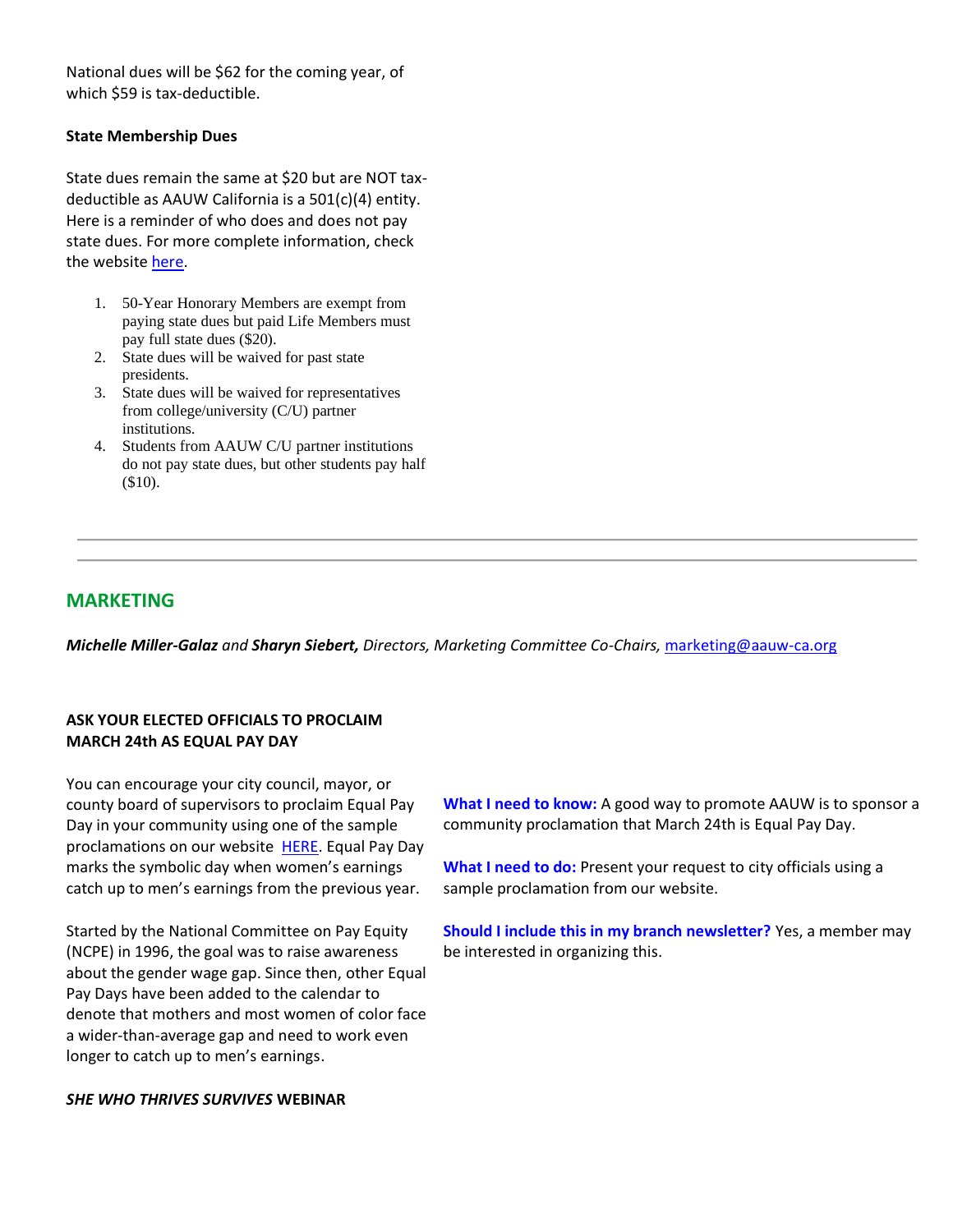Big branch? Little branch? It doesn't matter! Your branch can be successful! Thriving branches display characteristics that can be adapted to any size branch and in any type of locale. This webinar will provide attendees with guidelines to analyze if their branch is thriving. It will explore characteristics of successful branches, including leadership, membership retention, growth and engagement, and finally communication. In addition to learning what these characteristics mean, you'll hear examples of how they are put to work in successful branches.

All the presenters for this webinar, most of whom are AAUW California Directors, have deep experience with branches throughout the state in varying types of locales. Those participating include Elaine Johnson, Carol Holzgrafe, Crystal Stebbins, and Sharyn Siebert. In addition, our AAUW California office manager Julika Barrett is a presenter, with input from Janice Lee, AAUW California Nominations Chair. Each has unique input that should be helpful and enlightening.

Date: Wednesday, February 24th

Time: 7 pm

Registration is required. Click [HERE](https://bor.aauw-ca.org/sendy/l/TUOSGfy7Cpz8aRJWz2DoeQ/ZTGCMiB7FqLQMzqnxCexcQ/MQvdRZWp763vBkXdgs892pTFeA) to register.

# **NOMINATIONS & ELECTIONS**

*Janice Lee, Nominations & Elections Chair, [nominating@aauw-ca.org](mailto:nominating@aauw-ca.org)*

## **WE HAVE A SLATE – NOW WHAT?**

AAUW California currently has a full slate. Please click [HERE](https://bor.aauw-ca.org/sendy/l/TUOSGfy7Cpz8aRJWz2DoeQ/TzsAMShfRN15qROgNliX4w/MQvdRZWp763vBkXdgs892pTFeA) to visit the state nominations and elections page and see the bios of the candidates: Sandi Gabe, President-Elect; Roli Wendorf, CFO and Directors, Carol Holzgrafe and Judy Cavin Brown. We will also be voting on the State's Public Policy Priorities. **Our voting period is 4/16/2021- 5/7/2021.**

Nominations are still open until 3/16/2021 so if you are thinking about joining the state board but are not quite ready to commit, please let the Nominations and Election Committee know so they

**What I need to know:** Both state and national elections are occurring this year. The voting periods are 4/16/2021 - 5/7/2021 and 4/7/2021 - 5/17/2021, respectively. National is considering a bylaws amendment to eliminate the degree requirement.

**What I need to do:** Continue to encourage branch members to step up to state leadership. Review the state candidates' bios on the website. Review the national bylaws amendment.

**Should I include this in my branch newsletter?** Yes, members should be aware of the candidates, issues, and voting periods.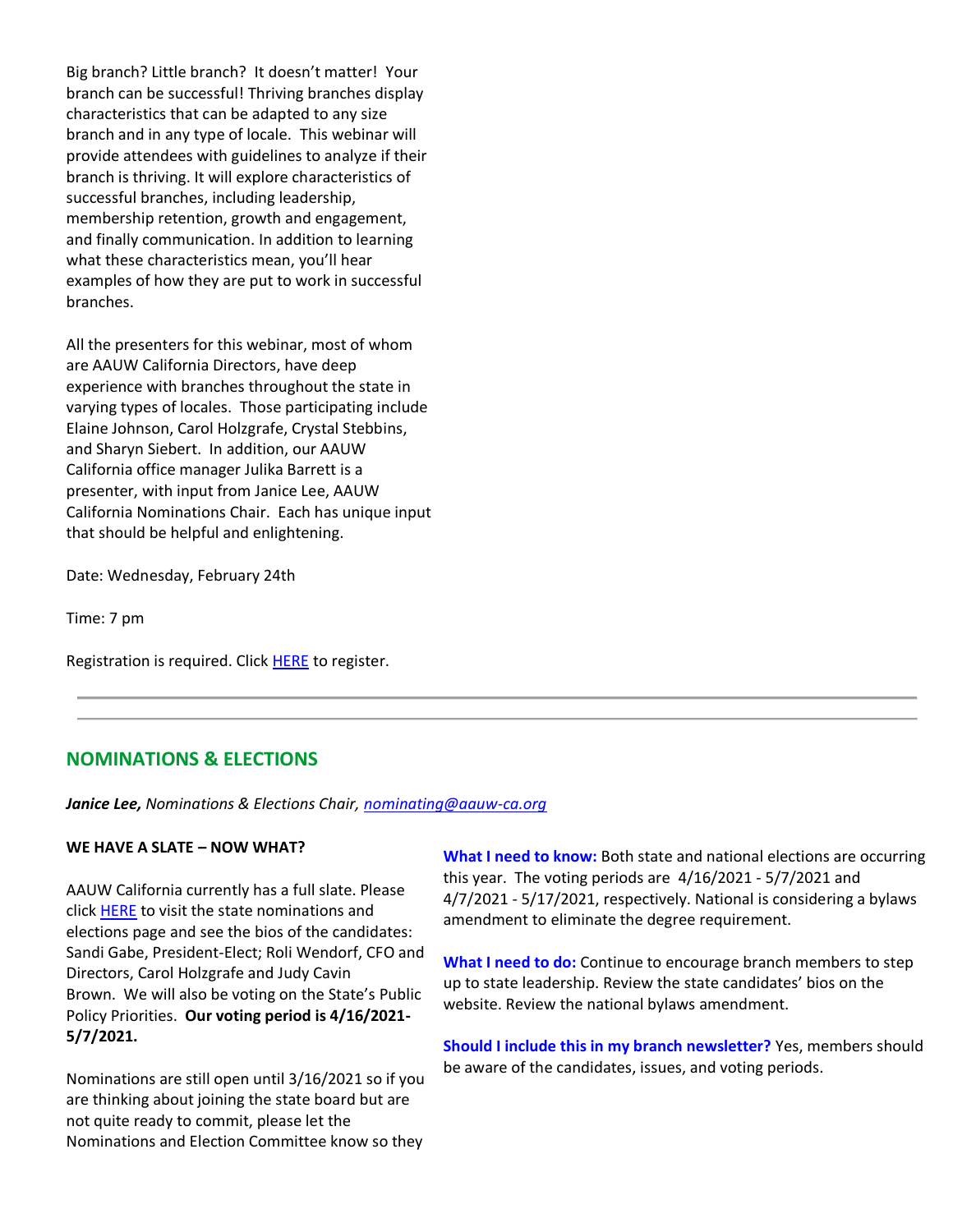can give you personal attention and answer your questions.

National elections will also be taking place this year. **The dates for the AAUW National election are 4/7/2021 - 5/17/2021.** The elimination of the degree requirement for membership will be up for a vote.

We have seen what happens when we work together and vote. Please vote in both elections and please consider running for office – whether it is National, State, Interbranch Council, or your local branch. **WE NEED YOU.**

# **PROJECT OVERSIGHT**

*Jim Doty, Director, Project Oversight Committee Chair,* [oc@aauw-ca.org](mailto:oc@aauw-ca.org)

# **\$500 STATE GRANTS AVAILABLE**

At April's Annual Meeting we will announce the recipients of state funding for projects in the 2021- 22 program year. Will your branch be one of the recipients? Do you have an idea for a new project or enhancements to an ongoing project, but need a little financial help? You have until March 1, 2021, to apply. Any member, branch, or AAUW affiliate may apply. Click **HERE** for directions and application forms.

There has never been a time when adaptation and innovation have been needed more. Start now.

**What I need to know:** There are two \$500 state grants available for a new project or enhancement to an ongoing project. The deadline for applying is March 1st.

**What I need to do:** Consult the website for an application.

**Should I include this in my branch newsletter?** Yes, members may be interested in proposing a project idea.

# **PUBLIC POLICY**

*Kathleen Harper, Director, and Sue Miller, Public Policy Committee Co-Chairs, [publicpolicy@aauw-ca.org](mailto:PublicPolicy@aauw-ca.org)*

# **3 THINGS BRANCH MEMBERS NEED TO KNOW ABOUT PUBLIC POLICY FOR FEBRUARY**

## **Equal Pay Day Correction**

Prior publications erroneously stated that Equal Pay Day for this year falls on March 31st. That is an error. The correct date is March 24th.

**What I need to know:** The 2021 Equal Pay Day is March 24th. Virtual Lobby Day is also March 24th

The sign-up date has been extended until February 28th. All members planning on attending Lobby Day must register and attend the March 22nd training webinar.

**What I need to do:** Attend the training webinar and the event. Encourage members to participate in Lobby Day.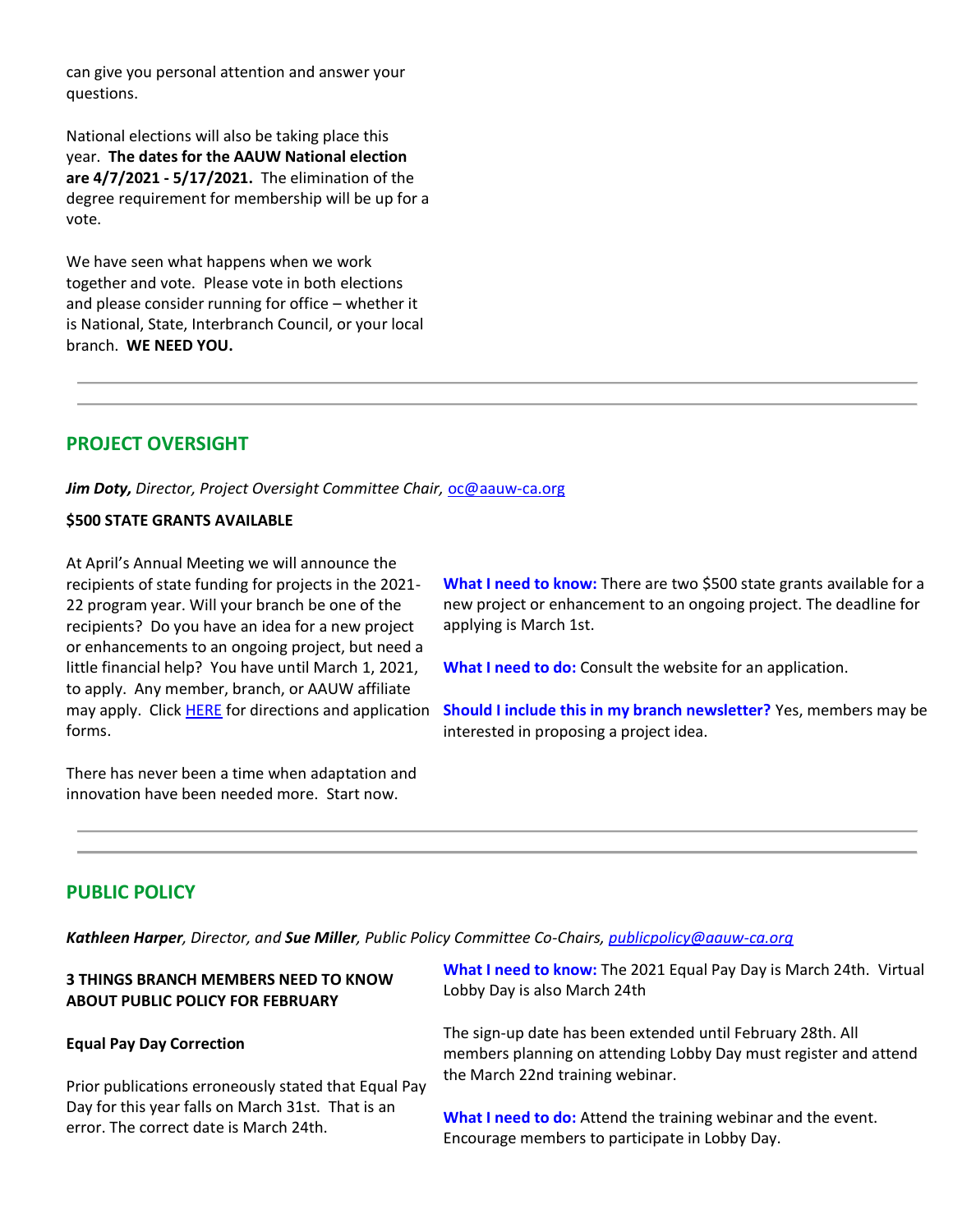# **Lobby Day**

**Should I include this in my branch newsletter?** Yes, members should be encouraged to be a part of Lobby Day.

Thank you to all our members who signed up to join us on March 24th for our virtual Lobby Day. We had . an incredible turnout by the January 8th deadline, which helped us establish a baseline for the number of legislators with whom we could meet. We will, however, continue to take registrations through the end of February. Click [HERE](https://bor.aauw-ca.org/sendy/l/TUOSGfy7Cpz8aRJWz2DoeQ/HPuoEoPlnkMeX763rBT2rHQA/MQvdRZWp763vBkXdgs892pTFeA) to sign up.

# **Training Webinar**

All members who have signed up for Lobby Day must register for and attend the training webinar on March 22nd at 7:00 pm. Training will cover the bills we want members to talk about as well as the logistics for the day. Click [HERE](https://bor.aauw-ca.org/sendy/l/TUOSGfy7Cpz8aRJWz2DoeQ/EQLqlbOUhkQudEtIj3cuZQ/MQvdRZWp763vBkXdgs892pTFeA) to register for the webinar.

Please let your members know about these important dates!

# **SPEECH TREK**

## *Marlene Cain, Speech Trek, [speechtrek@aauw-ca.org](mailto:speechtrek@aauw-ca.org)*

## **SPEECH TREK 2021: NEW WEBINAR FEB. 8th**

Branches throughout the state are holding virtual Speech Trek contests and some have already crowned their first-place winner. Next step: uploading the winning video.

Not sure how to proceed with the upload? Register [here](https://bor.aauw-ca.org/sendy/l/TUOSGfy7Cpz8aRJWz2DoeQ/P5uroSV6ai763J892PsbtqFiCQ/MQvdRZWp763vBkXdgs892pTFeA) for the webinar on Monday, Feb. 8th at 4 p.m. to learn how to edit your video and send your winning speech to AAUW California for judging.

Remember to upload your winning video no later than March 1, 2021!

Michelangelo said, *"The greater danger for most of us lies not in setting our aim too high and falling short, but in setting our aim too low, and achieving our mark."*

## **Thank you, branches, for setting your aim high!**

**What I need to know:** Speech Trek contests are underway.

**What I need to do:** Register for the training webinar to learn how to upload your winning speech.

**Should I include this in my branch newsletter?** No, this information is only for branch leaders and Speech Trek coordinators.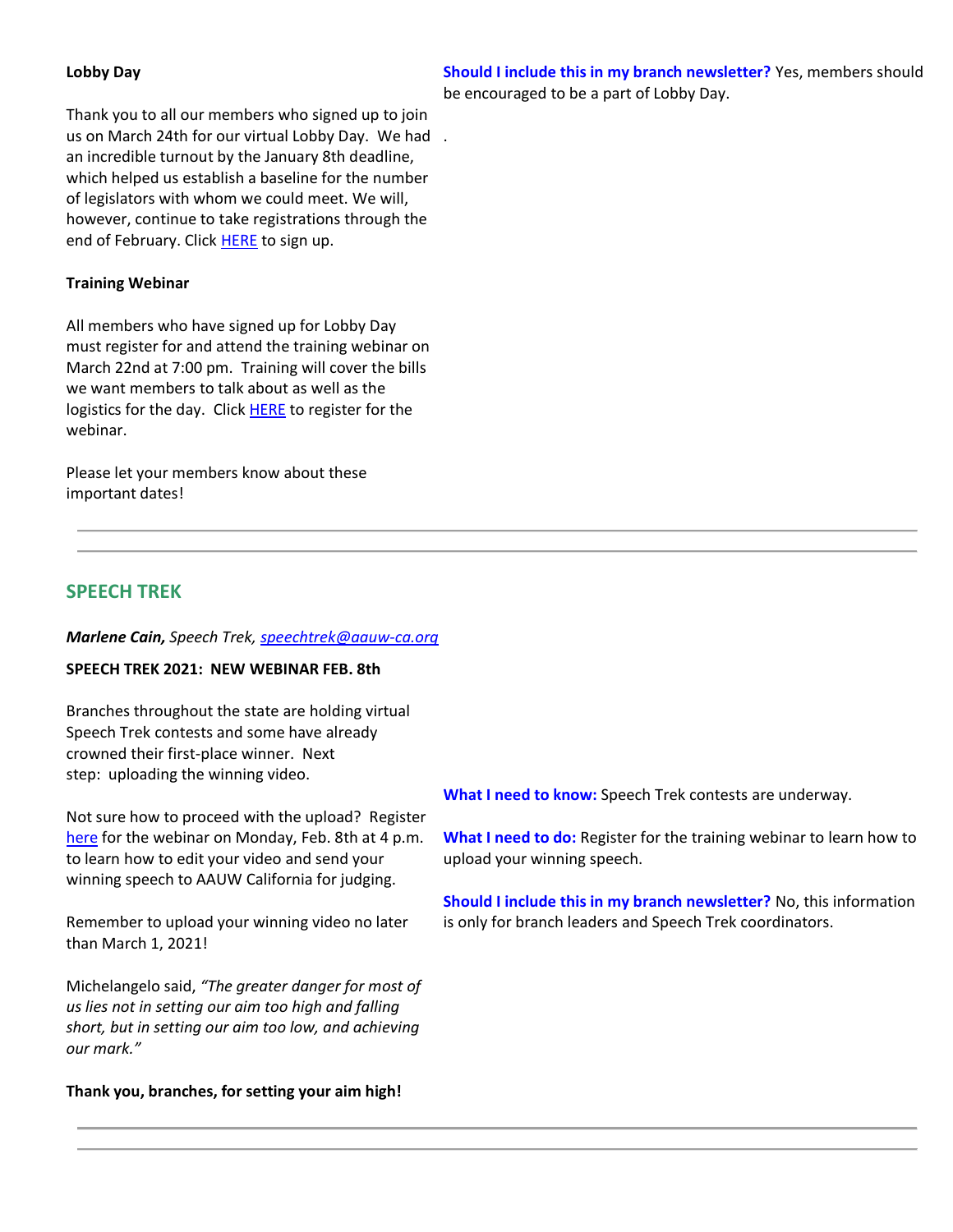# **TECH TREK**

*Susan Negrete, and Alice Hill, Tech Trek State Co-Coordinators, [techtrek@aauw-ca.org](mailto:techtrek@aauw-ca.org)*

# **TECH TREK IN 2021'S VIRTUAL CAMP WORLD: ONLINE DOCUMENTATION BEGINS!**

# **Branch Coordinators - Got More Questions? Dr. Mimi is Now Open for Weekly Office**

**Hours!** Starting Friday, January 29th and for the next 12 weeks, Virtual Camp Director Mary Isaac ("Dr. Mimi") will hold weekly office hours on Zoom on Fridays from 1:30 – 2:30 pm. Branch questions are welcomed and will be used to update the FAQ. *Registration is required! Click [here](https://bor.aauw-ca.org/sendy/l/TUOSGfy7Cpz8aRJWz2DoeQ/e58D5HXtCFpV4lNw8GznTw/MQvdRZWp763vBkXdgs892pTFeA) to register for these weekly meetings.*

## **Branch Memo of Understanding (MOU) Now**

**Online!** An online MOU has been sent to all branches this week as the starting point for 2021 Virtual Camp planning. *The deadline for branches to return a completed MOU with the electronic signatures of the Branch President & Branch Coordinator is February 12th.* Branches opting IN will assist with camp planning by providing the total number of campers requested (please include selected 2020 + 2021 counts). NOTE: *An opt OUT MOU is appreciated as a courtesy, but not required.*

**Next Stop – Nomination Process Begins!** Once the MOUs are received, branches that have opted IN for 2021 Virtual Camp will begin participating in the online nomination documentation process.

Stay tuned for more directions and information!

**NOTE:** *If your branch opted OUT for 2021, no further documentation will be required.*

**Marketing Flyer for Schools & Parents -** Download and print or share the Virtual Camp marketing flyer link with members, schools, and parents by clicking [here.](https://bor.aauw-ca.org/sendy/l/TUOSGfy7Cpz8aRJWz2DoeQ/0763FJBDt9XuMwbmfs1wDUrA/MQvdRZWp763vBkXdgs892pTFeA)

**Camper Names & Email Deadline -** Details for selected campers are due on March 29th; this will also be an online process. Watch for updates!

**Virtual Camp Website -** Direct parents, schools, donors & public users to the [Virtual Camp website.](https://bor.aauw-ca.org/sendy/l/TUOSGfy7Cpz8aRJWz2DoeQ/znWvibyeVlrDh7O9q2ZN892g/MQvdRZWp763vBkXdgs892pTFeA) **What I need to know:** Virtual Camp online administration is underway. Camp Director Mary Isaac will hold office hours on Zoom for questions and feedback. Camp websites are available for the public.

**What I need to do:** Return the MOU indicating your branch's choice to opt OUT or opt IN (with the number of campers) by Feb 12th.

**Should I include this in my branch newsletter?** Select the appropriate useful information, depending on your branch's plans.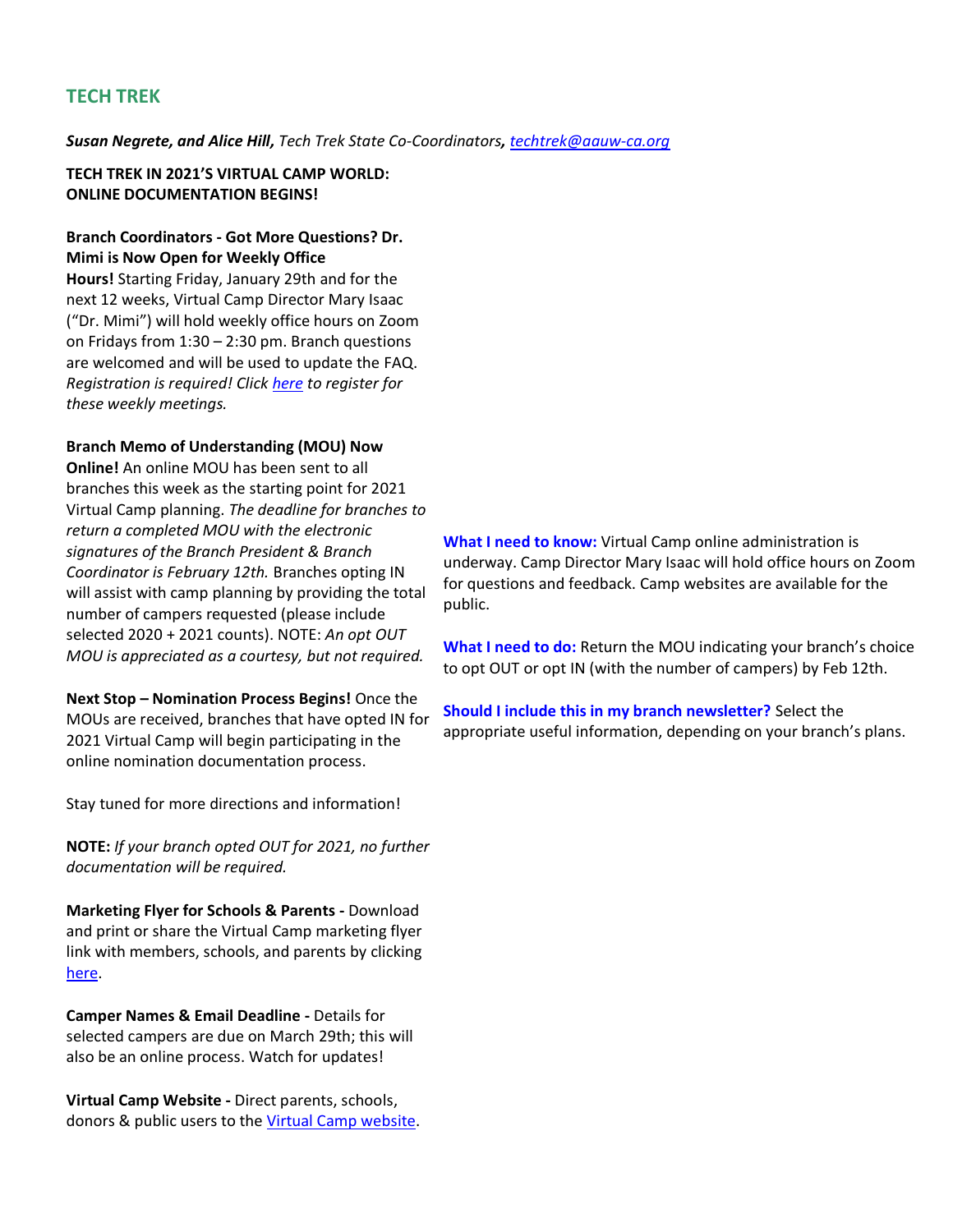**Volunteers Needed - Branch Volunteers & Tech Trek Alumnae: Apply Now!** Camp coaches, instructors, assistant director, and logistics coordinators are needed. Work for one or more camps! Click [here](https://bor.aauw-ca.org/sendy/l/TUOSGfy7Cpz8aRJWz2DoeQ/UvmhIGgzgWK9R0jKw8tIKw/MQvdRZWp763vBkXdgs892pTFeA) for the application.

**Virtual Camp Deposits & 2020 Funds -** Using 2020 funds for the 2021 virtual camp and/or submitting donations to the virtual camp are safely managed by SPF. For more information refer to their [website.](https://bor.aauw-ca.org/sendy/l/TUOSGfy7Cpz8aRJWz2DoeQ/9G763LlQ6jnYDR3wV13rD763LQ/MQvdRZWp763vBkXdgs892pTFeA)

### **Catch Us on YouTube – A Tech Trek**

**Resource** YouTube will be used to provide a wide array of information on the 2021 Virtual Camps.

Clic[k HERE](https://bor.aauw-ca.org/sendy/l/TUOSGfy7Cpz8aRJWz2DoeQ/5SvuX892DhHIxXC3QU7yo61A/MQvdRZWp763vBkXdgs892pTFeA) to access our 2021 Virtual Tech Trek channel.

**Engaging New Donors - Refer potential donors [here](https://bor.aauw-ca.org/sendy/l/TUOSGfy7Cpz8aRJWz2DoeQ/K3FR7636Y8sSXoypBk8UdAyQ/MQvdRZWp763vBkXdgs892pTFeA)** for a Tech Trek program overview[.](https://bor.aauw-ca.org/sendy/l/TUOSGfy7Cpz8aRJWz2DoeQ/K3FR7636Y8sSXoypBk8UdAyQ/MQvdRZWp763vBkXdgs892pTFeA)

**2022 Tech Trek Goal – It Remains the Same!** When the time is right, our goal is a return in 2022 to the residential camp model. To ensure the well-being of our members, campers, staff, and volunteers, decisions will always be made based on national, state, and local health and safety requirements.

**Questions from Branch Coordinators, STEM & Tech Trek Teams?** For Tech Trek program or finance questions: Contact Alice Hill & Susan Negrete Tech Trek Co-Coordinators at [techtrek@aauw-ca.org.](mailto:techtrek@aauw-ca.org)

For 2021 Virtual Camp questions: Contact Mary Isaac/2021 Virtual Camp Director at [2021ttvirtualcamp@aauw-ca.org.](mailto:2021ttvirtualcamp@aauw-ca.org)

# **TITLE IX**

*Alicia Hetman, Title IX Consultant,* [titleix@aauw-ca.org](mailto:titleix@aauw-ca.org)

#### *Submitted by Donna Lilly,* C/U Committee **Chair, [cu@aauw-ca.org](mailto:cu@aauw-ca.org)**

## **TITLE IX WEBINAR FOLLOW UP**

Thanks to the 100 members and friends who attended the Title IX webinar on January 11th. Click [HERE](https://bor.aauw-ca.org/sendy/l/TUOSGfy7Cpz8aRJWz2DoeQ/qsLsNjMM8fzH5Pm4k4PHDw/MQvdRZWp763vBkXdgs892pTFeA) for the video if you were unable to attend and the questions from the webinar will also be posted there soon. The state Public Policy Committee

**What I need to know:** The video of the recent Title IX webinar is available online. The California Title IX Coalition has created a document to use when interviewing local schools regarding compliance with Title IX.